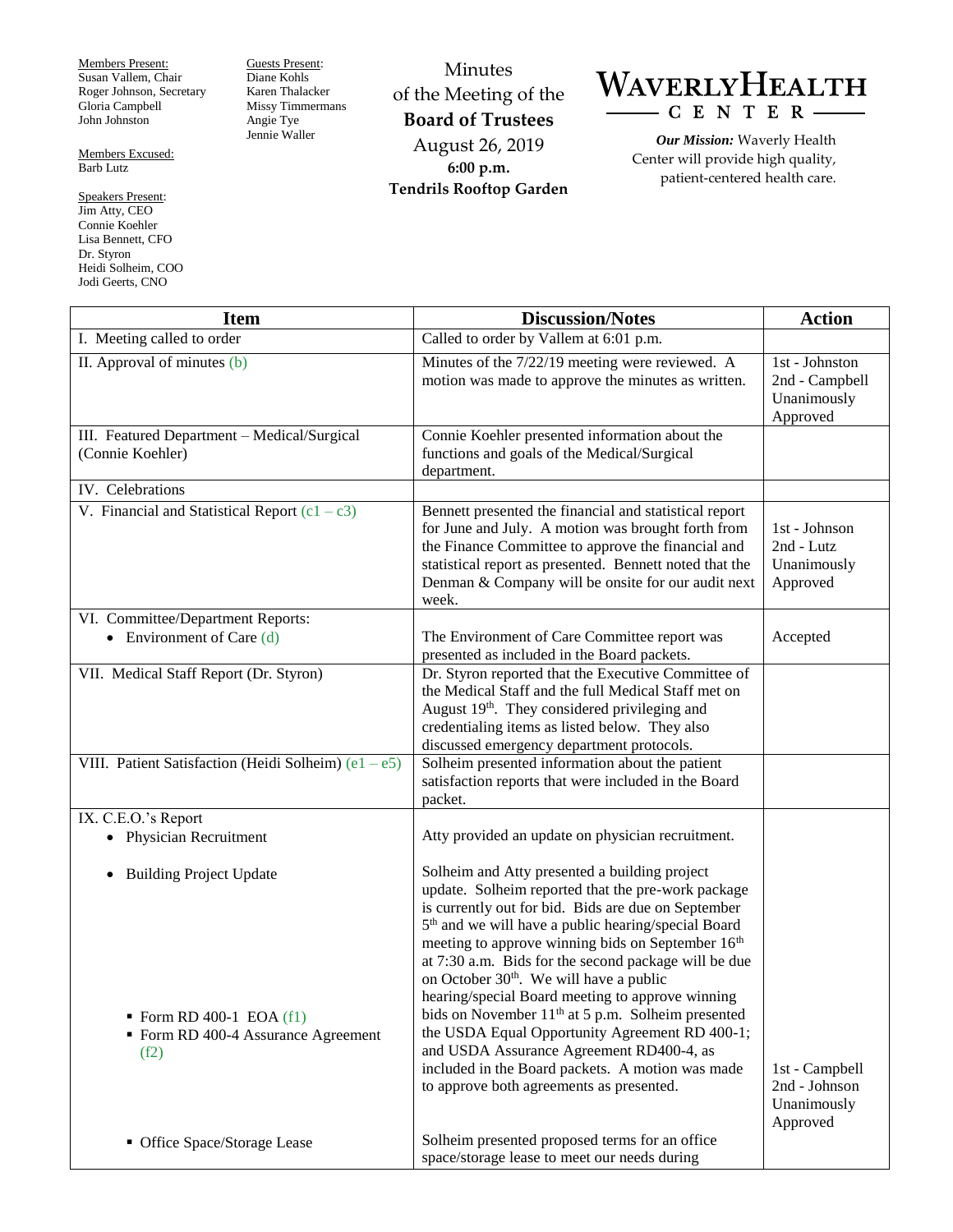| <b>Information Systems Update</b><br>$\bullet$<br>• Nuance Dragon Agreement $(g)$  | construction. Proposed terms for the standard triple<br>net lease include \$4,000 rent per month for 2 years,<br>with auto renewal at our request, and a 90 day<br>cancellation notice. Discussion was held regarding<br>the benefits of the lease. A motion was made to<br>approve the proposed lease terms as presented.<br>Solheim presented an information systems update,<br>including an upgrade and five year service agreement<br>with Nuance Dragon. A motion was made to<br>approve the upgrade and five year service agreement<br>as presented. | 1st - Johnson<br>2nd - Campbell<br>Unanimously<br>Approved<br>1st - Johnston<br>2nd - Campbell<br>Unanimously |
|------------------------------------------------------------------------------------|------------------------------------------------------------------------------------------------------------------------------------------------------------------------------------------------------------------------------------------------------------------------------------------------------------------------------------------------------------------------------------------------------------------------------------------------------------------------------------------------------------------------------------------------------------|---------------------------------------------------------------------------------------------------------------|
| X. Quality Report Card (Jodi Geerts) (h)                                           | Geerts reported that we are currently working on                                                                                                                                                                                                                                                                                                                                                                                                                                                                                                           | Approved                                                                                                      |
|                                                                                    | revising our quality report card, it will be presented<br>to the Board next month.                                                                                                                                                                                                                                                                                                                                                                                                                                                                         |                                                                                                               |
| XI. Old Business                                                                   |                                                                                                                                                                                                                                                                                                                                                                                                                                                                                                                                                            |                                                                                                               |
| XII. New Business                                                                  |                                                                                                                                                                                                                                                                                                                                                                                                                                                                                                                                                            |                                                                                                               |
| • Environment of Care (EOC) Annual<br>Evaluations (i1-i7)                          | Bennett presented the EOC Fiscal Year 2019 annual<br>evaluations as included in the Board packets. A<br>motion was made to approve the annual evaluations<br>as presented.                                                                                                                                                                                                                                                                                                                                                                                 | 1st - Johnston<br>2nd - Campbell<br>Unanimously<br>Approved                                                   |
| Compliance Program Annual Evaluation (j)                                           | Bennett presented the Compliance Program Fiscal<br>Year 2019 annual evaluation as included in the<br>Board packets. A motion was made to approve the<br>annual evaluation as presented.                                                                                                                                                                                                                                                                                                                                                                    | 1st - Campbell<br>2nd - Johnson<br>Unanimously                                                                |
| <b>Emergency Management Annual Evaluation</b><br>(k)                               | Solheim presented the Fiscal Year 2019 Emergency<br>Management annual evaluation as included in the<br>Board packets. A motion was made to approve the<br>annual evaluation as presented.                                                                                                                                                                                                                                                                                                                                                                  | Approved<br>1st - Johnson<br>2nd - Johnston<br>Unanimously<br>Approved                                        |
| Cepheid Capacity Expansion Agreement (1)                                           | Solheim presented a three year reagent-capacity<br>expansion agreement with Cepheid. A motion was<br>made to approve the agreement as presented.                                                                                                                                                                                                                                                                                                                                                                                                           | 1st - Campbell<br>2nd - Johnston<br>Unanimously<br>Approved                                                   |
| Bactec Agreement (m)                                                               | Solheim presented a five year lease agreement for<br>the Bactec FX40. A motion was made to approve<br>the lease agreement as presented.                                                                                                                                                                                                                                                                                                                                                                                                                    | 1st - Johnson<br>2nd - Campbell<br>Unanimously                                                                |
| Stryker Agreements (n)<br>$\bullet$                                                | Bennett presented a three year pricing agreement<br>with Stryker for joint procedures. Discussion was<br>held regarding the terms and cost savings associated<br>with the agreement. A motion was made to approve                                                                                                                                                                                                                                                                                                                                          | Approved<br>1st - Campbell                                                                                    |
|                                                                                    | the three year pricing agreement as presented.<br>Atty and Geerts presented a proposed capital lease<br>with Stryker. The 4 year capital lease includes<br>surgical lighting and equipment, and Med/Surg<br>replacement beds. Discussion was held regarding<br>the terms of the capital lease, and the need to move<br>forward with the identified upgrades and                                                                                                                                                                                            | 2nd - Johnson<br>Unanimously<br>Approved                                                                      |
|                                                                                    | replacements at this time. A motion was made to<br>approve the 4 year capital lease as presented.                                                                                                                                                                                                                                                                                                                                                                                                                                                          | 1st - Johnson<br>2nd - Campbell<br>Unanimously<br>Approved                                                    |
| Iowa Trauma System - Trauma Care<br>$\bullet$<br>Facility Letter of Commitment (o) | Geerts presented the Trauma Care Facility letter of<br>commitment as included in the Board packets. A                                                                                                                                                                                                                                                                                                                                                                                                                                                      | 1st - Campbell                                                                                                |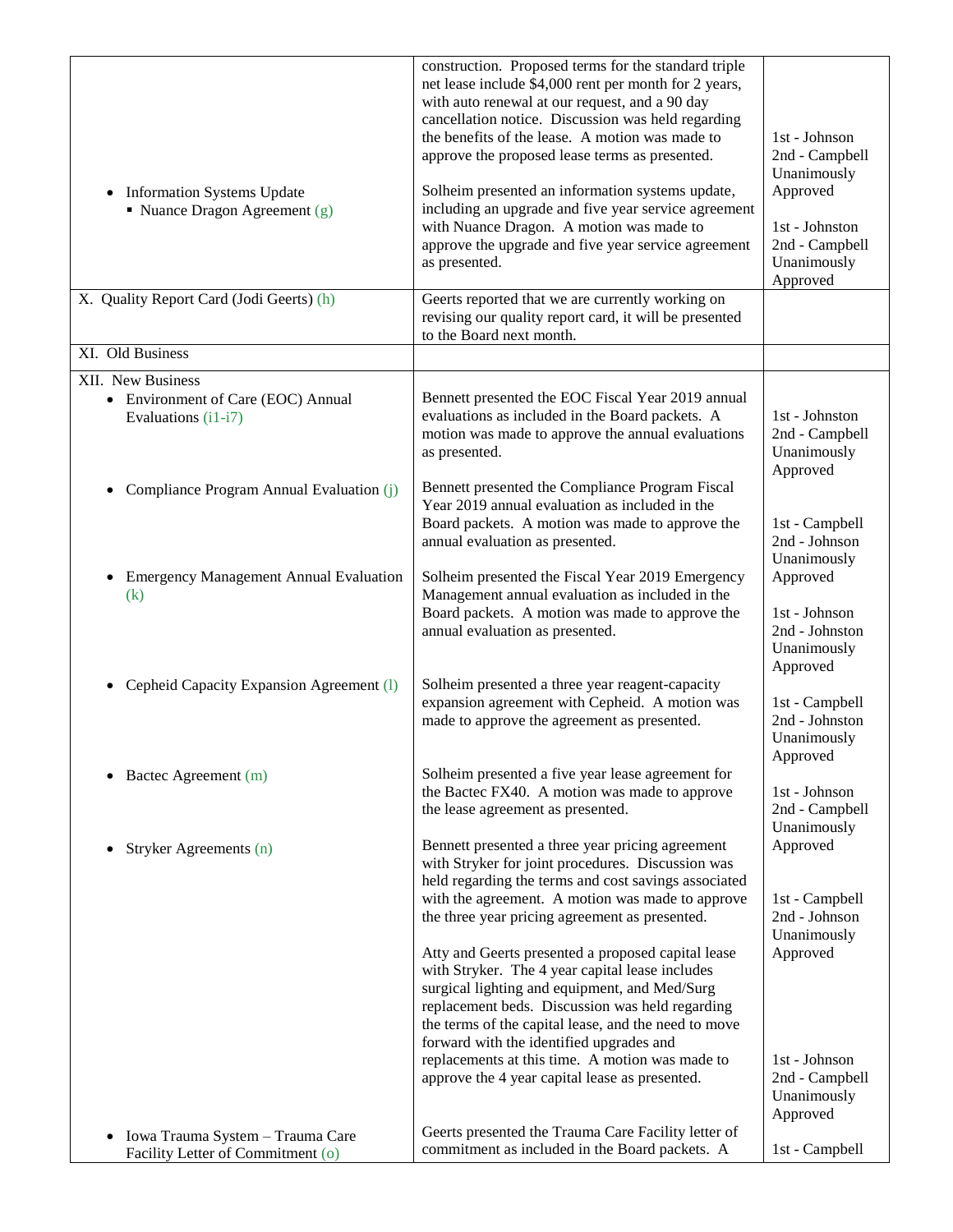|                                                                         | motion was made to approve the letter of                                                                | 2nd - Johnson  |
|-------------------------------------------------------------------------|---------------------------------------------------------------------------------------------------------|----------------|
|                                                                         | commitment as presented.                                                                                | Unanimously    |
|                                                                         |                                                                                                         | Approved       |
| <b>Request for Privileges:</b><br>٠                                     | Privileging items were presented as individually<br>listed at left. All files have been reviewed by the |                |
| Stacy Huck, CPNP-PC - Active, ARNP<br>- Pediatrics, WHC                 | Executive Committee of the Medical Staff. The                                                           |                |
|                                                                         | Executive Committee recommends approval. A                                                              | 1st - Johnson  |
| Provisional Appointment to Medical Staff:<br>٠                          | motion was made to approve all privileging items as                                                     | 2nd - Campbell |
| • Megan Imoehl, ARNP - Courtesy, ARNP                                   | individually considered and recommended by the                                                          | Unanimously    |
| - Orthopedics, CVMS                                                     | Executive Committee of the Medical Staff.                                                               | Approved       |
| Tiffanie LaPan, CRNA - Courtesy,                                        |                                                                                                         |                |
| Anesthesia, Iowa Anesthesia, L.C.                                       |                                                                                                         |                |
| Kelsey Masters, ARNP - Active, Family                                   |                                                                                                         |                |
| Practice, WHC                                                           |                                                                                                         |                |
| • Casey Shaffer, MD - Courtesy,<br>Radiology, RCI                       |                                                                                                         |                |
|                                                                         |                                                                                                         |                |
| Reappointment to Medical Staff:<br>٠                                    |                                                                                                         |                |
| • Jan Davis, ARNP - Active, Family                                      |                                                                                                         |                |
| Practice, WHC                                                           |                                                                                                         |                |
| • Tracy Elliott, ARNP - Courtesy, Family                                |                                                                                                         |                |
| Practice, CVMS                                                          |                                                                                                         |                |
| • John Matthew Glascock, MD - Active,<br>General Surgery, WHC           |                                                                                                         |                |
| Kathleen Heise, ARNP - Active, Family                                   |                                                                                                         |                |
| Practice, WHC                                                           |                                                                                                         |                |
| $\blacksquare$ Arnold Honick, MD – Courtesy,                            |                                                                                                         |                |
| Radiology, RCO                                                          |                                                                                                         |                |
| • Troy Ivey, DO – Active, General Surgery,                              |                                                                                                         |                |
| <b>WHC</b>                                                              |                                                                                                         |                |
| • Shannon Lau, $MD -$ Courtesy (Locums),                                |                                                                                                         |                |
| Obstetrics & Gynecology, Independent<br>Contract                        |                                                                                                         |                |
| $\blacksquare$ Philip Lee, MD – Courtesy,                               |                                                                                                         |                |
| Otolaryngology, Mason City Clinic                                       |                                                                                                         |                |
| • LaDawna Myrmo, CNM - Active,                                          |                                                                                                         |                |
| Midwifery, WHC                                                          |                                                                                                         |                |
| $\blacksquare$ Eromosele Otoadese, MD – Courtesy,                       |                                                                                                         |                |
| Vascular Medicine, Northern Iowa                                        |                                                                                                         |                |
| Cardiovascular Thoracic Surgery Clinic<br>• Abdul Panhwar, MD - Active, |                                                                                                         |                |
| Emergency Medicine & Family Practice,                                   |                                                                                                         |                |
| <b>WHC</b>                                                              |                                                                                                         |                |
| " Todd Shover, DO - Active, Emergency                                   |                                                                                                         |                |
| Medicine, WHC                                                           |                                                                                                         |                |
| $\blacksquare$ Margo Welsh, PA-C – Active, Emergency                    |                                                                                                         |                |
| Medicine & Family Practice, WHC                                         |                                                                                                         |                |
| <b>Updated Privileges:</b><br>$\bullet$                                 |                                                                                                         |                |
| Stephanie Smith, ARNP - Courtesy,                                       |                                                                                                         |                |
| ARNP - Orthopedics, CVMS (Update to                                     |                                                                                                         |                |
| allow for inpatient rounding/consults as                                |                                                                                                         |                |
| needed)                                                                 |                                                                                                         |                |
| Teresa Isaacson, ARNP - Active, ARNP                                    |                                                                                                         |                |
| - Family Practice, WHC (Update to add<br>Spa service privileges)        |                                                                                                         |                |
|                                                                         |                                                                                                         |                |
| Recommendations Regarding Provisional<br>٠                              |                                                                                                         |                |
| Status:                                                                 |                                                                                                         |                |
| • Shannon Davis, PMHNP-BC -                                             |                                                                                                         |                |
| Consulting, Psychiatric & Mental Health,                                |                                                                                                         |                |
| <b>Integrated Telehealth Partners</b>                                   |                                                                                                         |                |